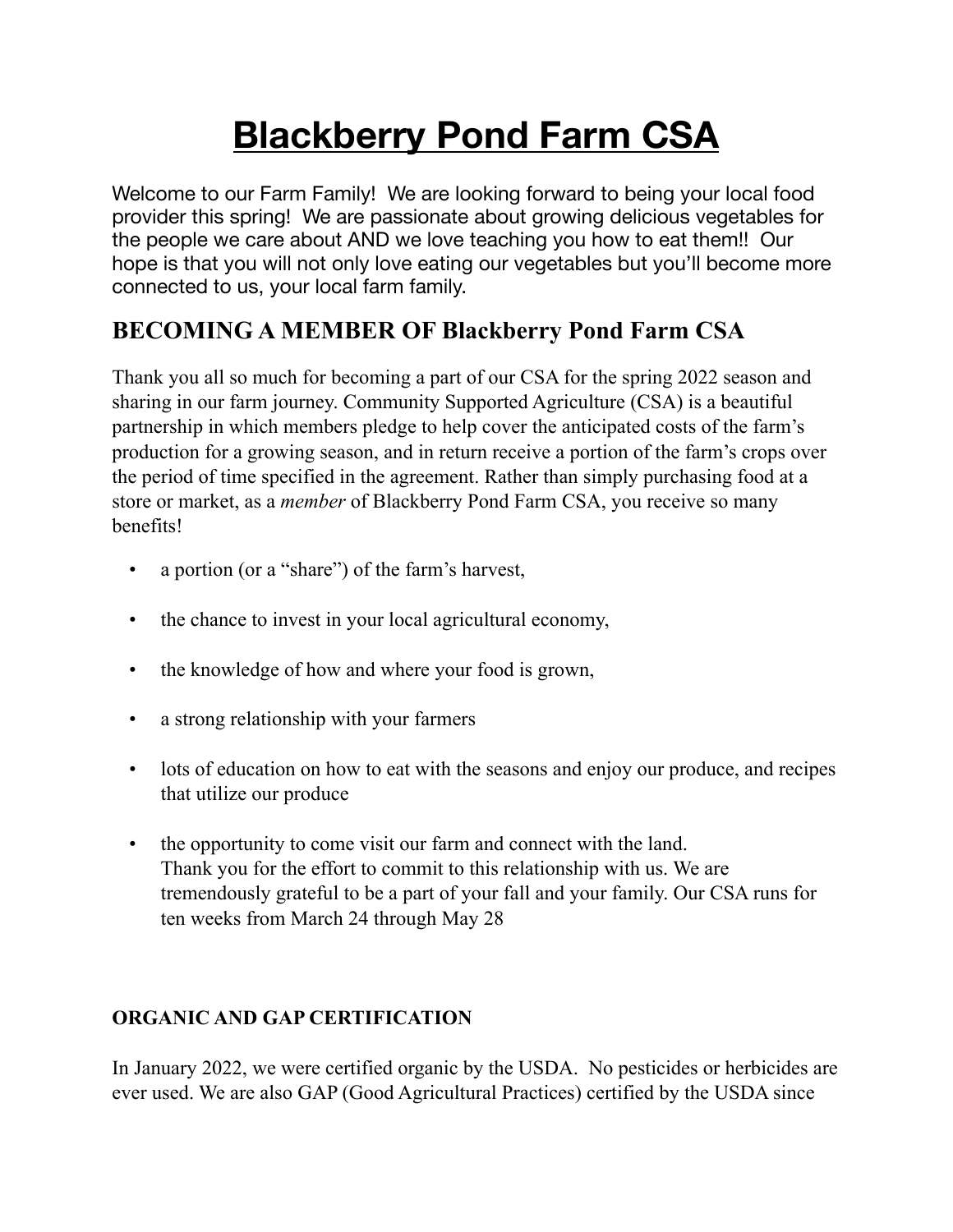December 11, 2020. GAP certification means we have standard operating procedures and safety measures in place to reduce the incidence and transmission of food borne illness. Most of our produce is grown hydroponically or in raised beds with drip irrigation. If you have any questions about how we grow our food, we invite you to contact us. We are happy to give you a tour and talk transparently about how we grow your food.

### **UNDERSTANDING THE RISK OF CSA**

As a member, you share in the abundance of our harvest, as well as in the risks that come with farming. We cannot stress this part enough! Although we have learned how to avoid or manage around most problems, it is likely that EVERY year, Mother Nature will throw us a curve-ball, and we may lose a crop to drought, flooding, disease, bugs, hail, or other acts of God. This may mean that you will not receive that particular affected crop for that season.

If this occurs, we will do our best to make up for the value of the share by substituting something else in its place. Another option is to make up the value of your share on the back end of the season as we attempt to quickly plant "quick-turn" crops to recoup our losses. We will communicate regularly to keep you informed of our Plan B, and we ask that you be patient with us as we do our best to mitigate the consequences.

### **WHAT'S IN THE BOX?**

Your weekly box is fully customizable each week by using your electronic wallet credit in our online store. You may also purchase additional items over and above your credit as needed during the season. We do limit your purchase to no more than \$50/week.

Buttercrunch Lettuce and choice of Micro-greens (Broccoli or Radish) remain the core items available most weeks in the online store. Currently, we have planted a wide variety of herbs (cilantro, basil, chives, oregano, parsley, thyme, tarragon, rosemary, sage, sorrel), romaine lettuce, kale, spinach, Swiss chard, radishes, leeks, tomatoes, peppers (bell, lava and jalapeño), cucumbers, bok choy, Napa Cabbage, beets, carrots, turnips, broccoli, broccoli rabe, kohlrabi, cauliflower, cabbage. If there is something, you would like to see us grow, just ask.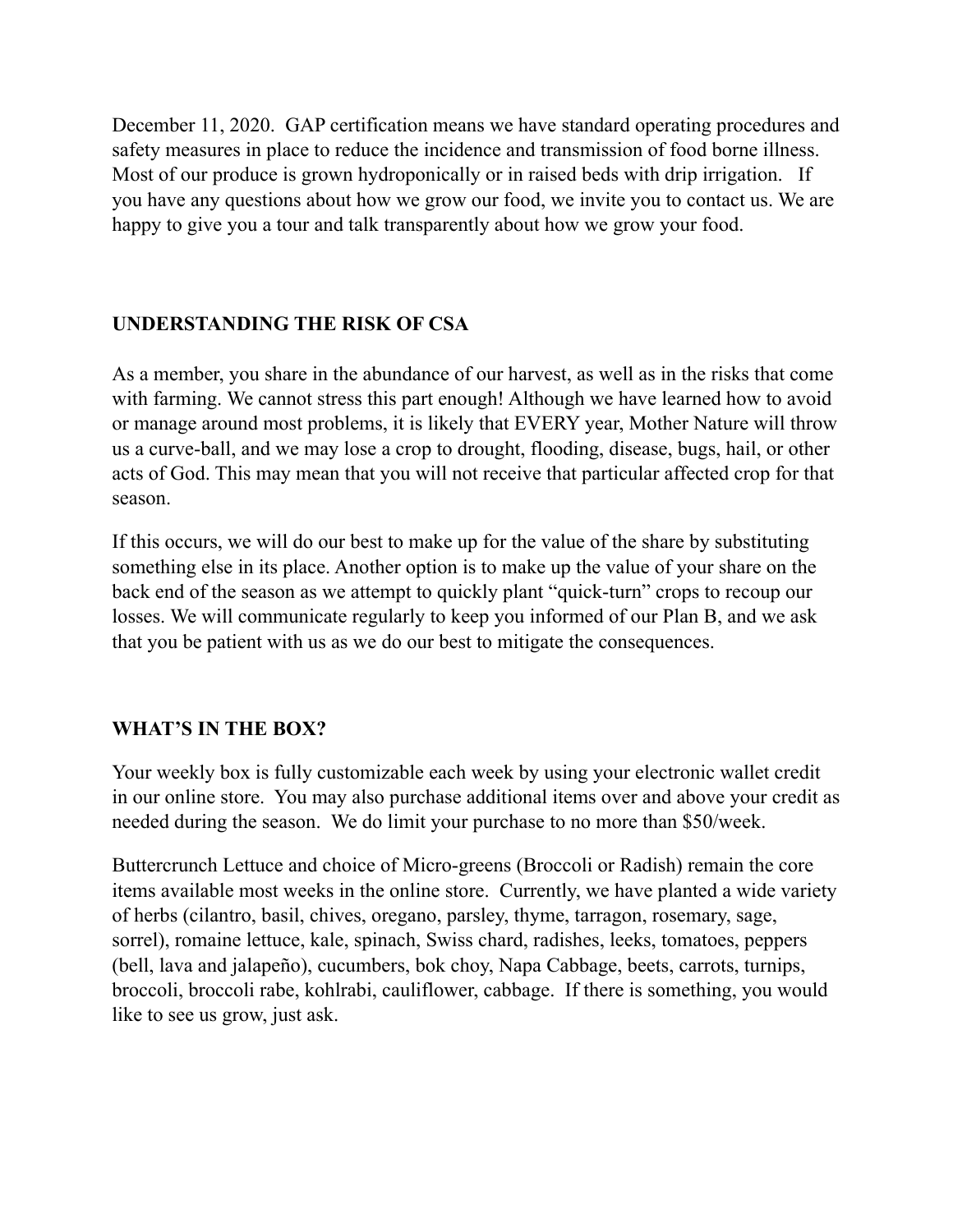# **ONLINE BOX CUSTOMIZATION**

Our CSA Subscribers now have the ability to fully customize the weekly boxes using our website by logging in with your individual email and password. This is another benefit to our CSA and something that sets us apart.

If you have pre-paid for delivery, please add **Pre-paid delivery** to your weekly order. If you will be picking up your order, please add either **Pick up at the farm** or **Pick up at Dresden Farmer's Market**. Please enter your pick up day and time at the farm in the notes section.

 If no customization order has been placed or we have not heard from you by 7 pm Wednesday, then you will receive the standard box for the week.

#### **DELIVERY**

Delivery occurs on Thursday of each week. Obion and Union City is in the morning 9-12. Martin is 12-2. Weakley county is 230pm-6pm. You do not need to be home, just let us know where you would like your box placed (a shady spot with a basket or box in which to place the box contents or an ice chest with ice pack on hot days is preferred). If you will be out of town for delivery, you can gift your box to someone in our delivery area or we can donate contents to local food bank.

### **PICK UPS**

Pick ups occur at 153 UT Farm Road, Martin, TN on Friday or Saturday and at the Dresden Farmers Market on Saturday mornings. There are 2 large patio boxes labeled "CSA" and "BOX" at our mailbox on the right as you drive past the UT Beef cattle teaching farm that your box will be placed in for pick up 30 minutes before your requested pick up time. Each week, we will ask you select your pick up time on the website when you customize your box. Alternatively, you can email us your requested pick up time for that week. If you will be out of town, you can have someone else pick up your box or we can donate it to the local food pantry. Please note that the farm is a gated property with dogs. Do not drive down road to the farm unless requested or scheduled, as there is no turnaround and dogs may bite if they do not know you.

### **RECYCLING**

We provide sturdy recycled plastic reusable crop boxes for a \$10 deposit for 2 boxes to swap out each week. Please help us keep costs low by returning your box for reuse or transferring your box contents to a bin or box of your own and leaving ours in pick up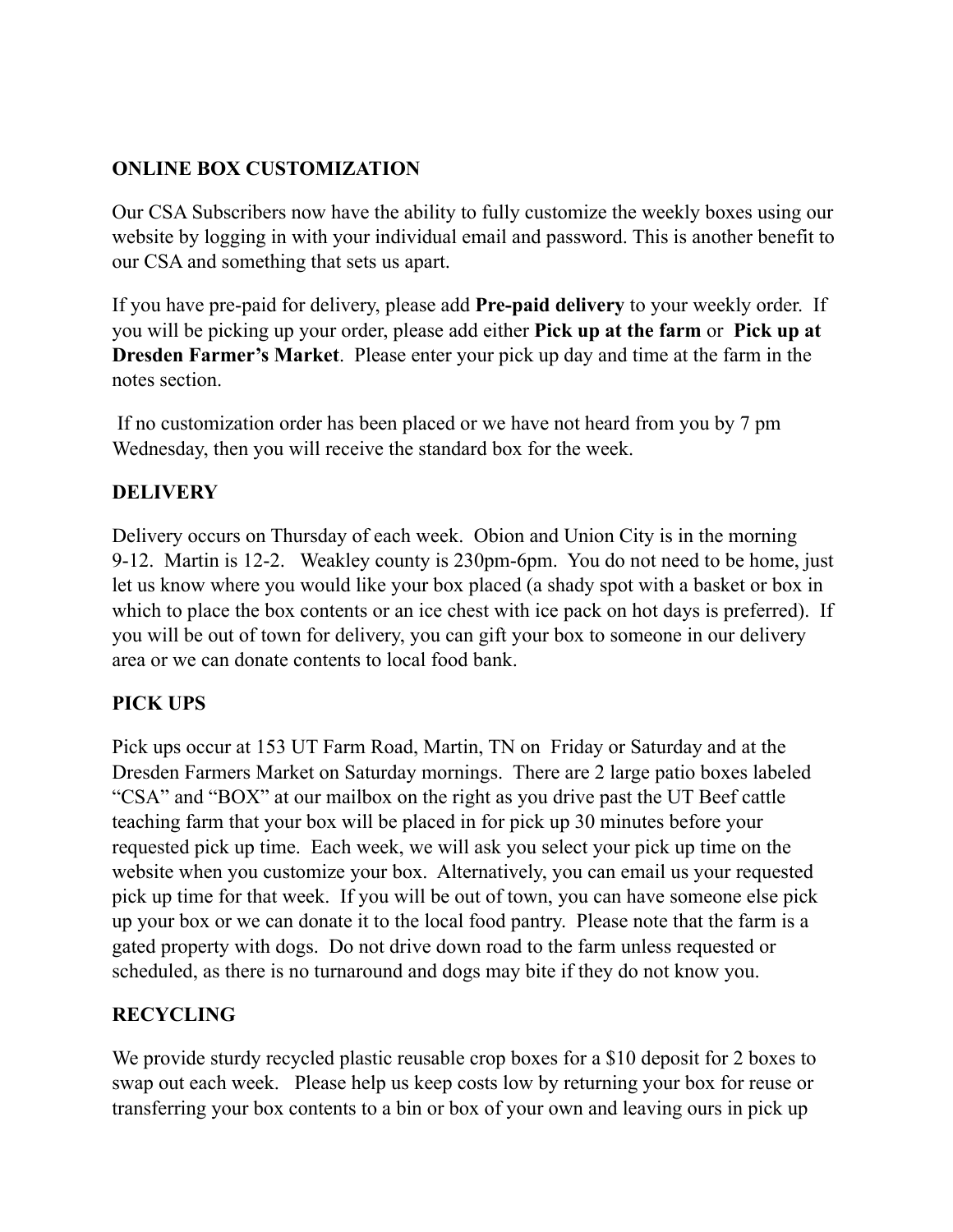box. Our plastic clamshells can be recycled at your local recycling center or you can return them and we will take them to the recycling center.

#### **CONTACT INFORMATION**

If you need to reach us, we prefer you email us at blackberrypondfarm $@g$ gmail.com If it is an emergency, or you will be late to your pickup, please call our cell phones.

#### **PUT THESE IN YOUR CELL PHONE CONTACT LIST: Chelsea's cell phone: (425) 399-1209 (Box content or quality issues)**

**Sue's cell phone: (901) 826-4234 (Contact about anything)**

**James's cell phone: (901) 496-7049 (when you cannot reach Sue)**

### **WHAT IF I GO ON VACATION? WHAT HAPPENS TO MY BOX?**

We do not hold your box for you or credit your account or double-up on boxes later. But you have a few options:

- **1. Send a substitute in your place.** Find a friend to take your share for you and either store it until you return OR eat it themselves! It's a great way to expose others to our CSA.
- **2. Let it flow into our Local Food Bank.** If you do not show up in time, your box will automatically be donated to the local food bank.
- **3. Ask us to hold your box at the farm for 2 days.** We won't hold your box for any longer than that, as we do not have the storage. We'll label your box with your name. You can schedule a time to come to the farm to pick up your box.

### **CAN I TRANSFER MY MEMBERSHIP TO SOMEONE ELSE?**

Yes. Simply contact Sue via email and let us know who will be taking over your membership. We can work out the payment details. The new member can reimburse you for the remaining shares.

#### **HOW WILL I KNOW WHAT'S IN MY BOX EACH WEEK?**

**1. Each Monday, we will email you the contents of your box for that week. You can also access the online store on webpage to see what is available that week. This list is usually about 99% accurate, but there are sometimes changes, since Mother Nature is fickle and we may not always have exactly enough of the**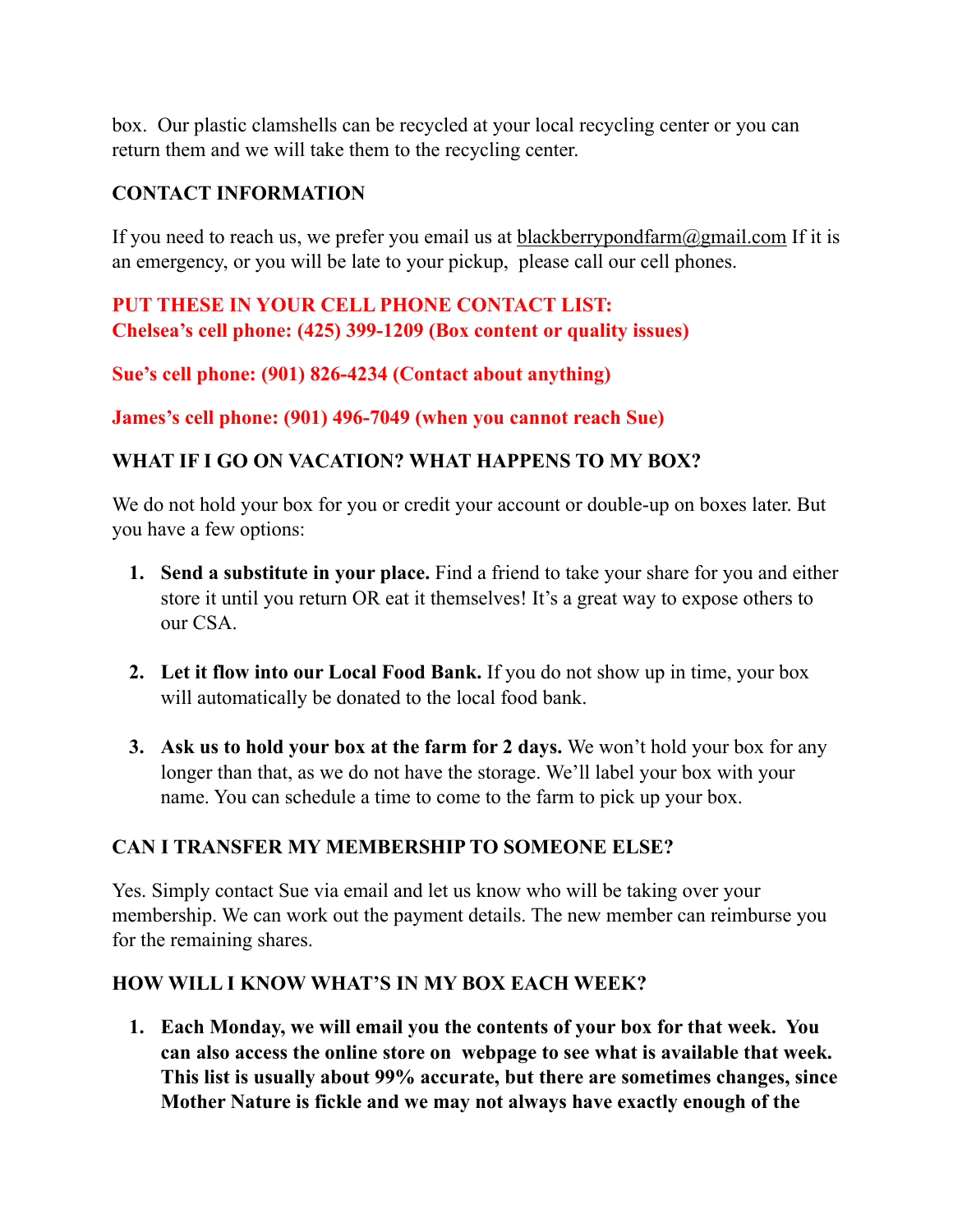**same crop for everyone. This causes us to sometimes make adjustments. We do our best to keep things fair and give you a premium item later to make up for it.** 

**2. If you need to know more about something in your box or what to do with it, text Sue (901) 826-4234 or email us at [blackberrypondfarm@gmail.com](mailto:blackberrypondfarm@gmail.com) We try to send a "veggies of the week" sheet at the beginning of the season and with new items. This will give you storage tips and recipe ideas. If this is left out or you need to ask a question, just ask. We want you to be successful as a member of the CSA.**

#### **HOW WE COMMUNICATE WITH YOU:**

**Our primary form of communication with members is via EMAIL:** We expect you to check your email inbox every week. Please be sure to "whitelist" our emails so we don't end up in your SPAM folder. (For Gmail, drag one of our emails into your primary tab. For other email providers, just add our address to your address book).

blackberrypondfarm@gmail.com

#### **SOCIAL MEDIA:**

**Website:** [blackberrypondfarm.com](http://blackberrypondfarm.com)

**Facebook:** Follow us at http://www.facebook.com/blackberrypondfarm

**Instagram:** @blackberrypondfarm

## **PAYMENT POLICIES How do I pay for my CSA share?**

You can pay via Venmo, PayPal, CashApp, Cash, ACH bank check. We also can accept credit cards via Square, PayPal and on our website.

#### **Where to Send Your CSA Balance Payment**

Full payment is due by Friday, March 4, 2022 .